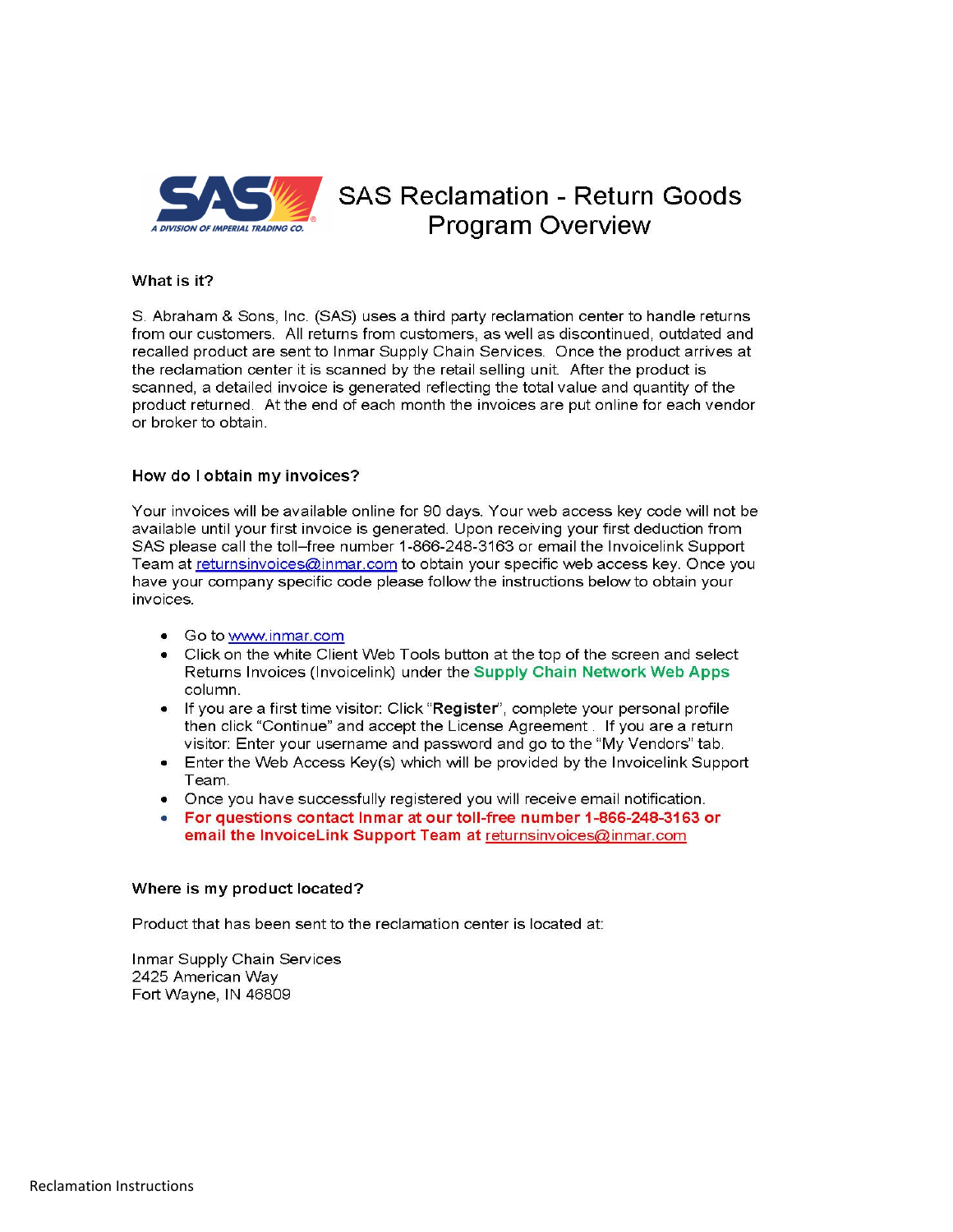# What do I need to do if I want my product back?

If a vendor wants to have their product back they must check the appropriate box on the attached Chute form. Chute options  $3 - 6$  will allow the vendor to get their product back but if options 1 or 2 are chosen the product will either be destroved or donated.

## If I chose to get my product back who do I need to contact?

In order to make arrangements to get your product back you can contact Bryan Knippen who is the warehouse manager at Inmar Supply Chain Services. Below is his contact information:

Email: bryan.knippen@inmar.com

Phone: 260-478-8400

# How do I reimburse SAS for returns?

There are a few different methods for reimbursing SAS for your reclamation invoices. Please indicate your choice on the attached chute form. If nothing is checked the default option will be to deduct.

**Deduct** (default) – The reclamation invoices will be processed by SAS and will be deducted against future purchases 30 days from invoice date. If returns exceed purchases a check will be required for the balance due.

Credit Memo - A credit memo must be issued to SAS within 30 days of the reclamation invoice date.

Check – A check must be sent to SAS for the amount of the reclamation invoice within 30 days of the reclamation invoice date.

Any checks issued to SAS for reimbursement of reclamation should be sent to:

S. Abraham & Sons. Inc. Attn: Reclamation Dept. 4001 Three Mile Rd. N.W. P.O. Box 1768 Grand Rapids, MI 49501

If you have any questions please contact the SAS reclamation department:

Angela Wynn (616)453-6358 x6378 or Angela. Wynn@sasinc.com Margo Flickinger (616) 453-6358 x6368 or Margo. Flickinger@sasinc.com